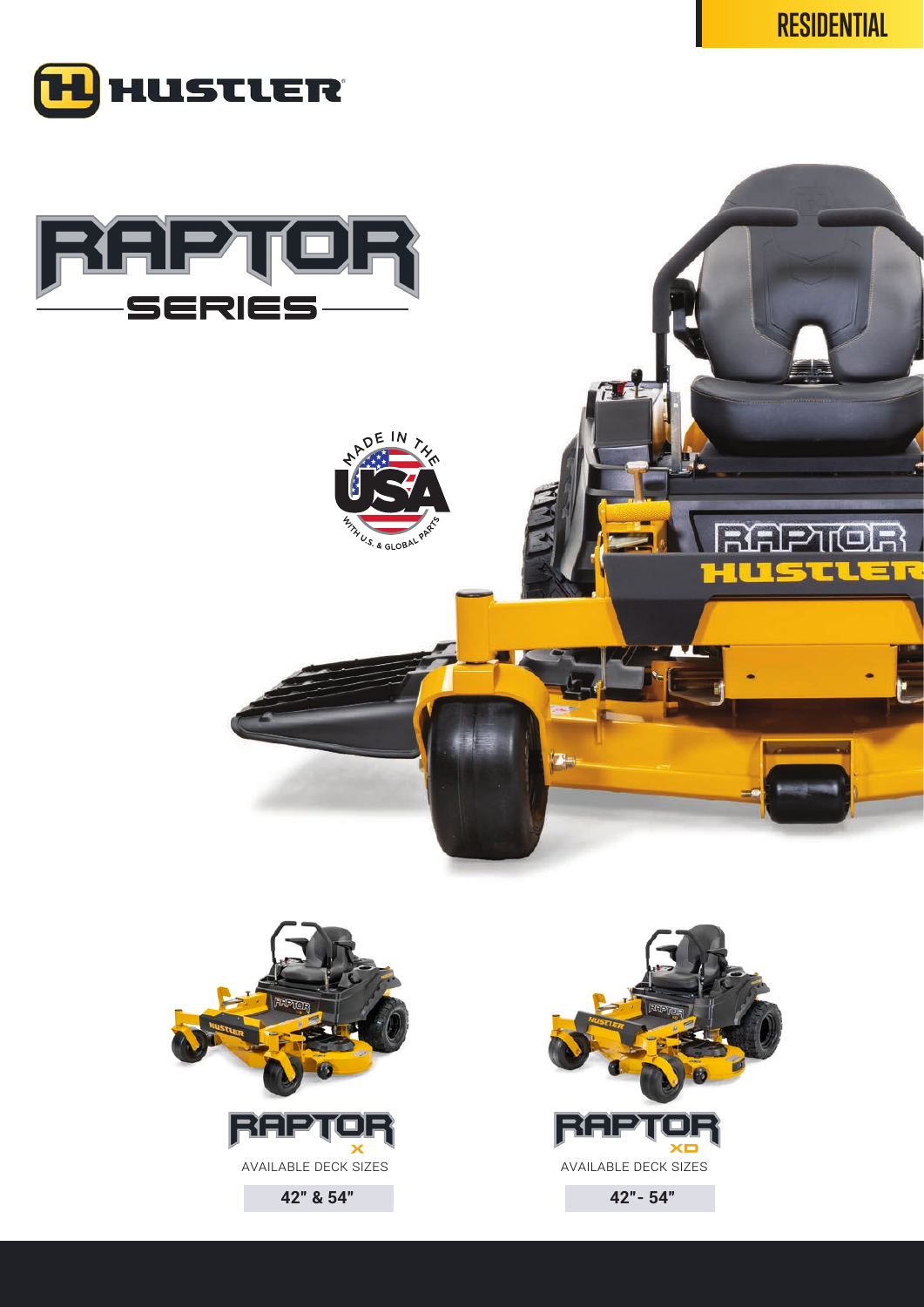

## **Welded Steel Deck**

11 ga. welded fabricated steel deck adds durability & extends mower's life

### **Premium Residential Frame**

Continuous one-piece 1 1/2 inch by 3 inch welded tubular frame not seen on any other residential mower. #1 in Class



**Foot Operated Deck Lift** Easily adjust the deck height between 1.5" - 4.5" with less effort than handoperated levers found on other brands

## **SmoothTrak™ Steering**

**Wider Stance** Additional operator platform width provides more room and comfort for

**NFWI** 

the operator

Precision control to help trim and maneuver easily around obstacles. You will fully understand SmoothTrak™ steering when you drive ours

**NEW!** 



**Premium Seat** Provides a comfortable ride with armrests and added airflow to the back

**Premium Power** V-Twin Kawasaki® engine is the highest rated residential engine available **NEW!** 

**Exclusive BigBite™ Rear Tyres** We worked directly with the tyre manufactuer on this design. You will not find them anywhere else.

**Easy to Service** Flip-up seat pan, removable floor pan, vented pulley covers

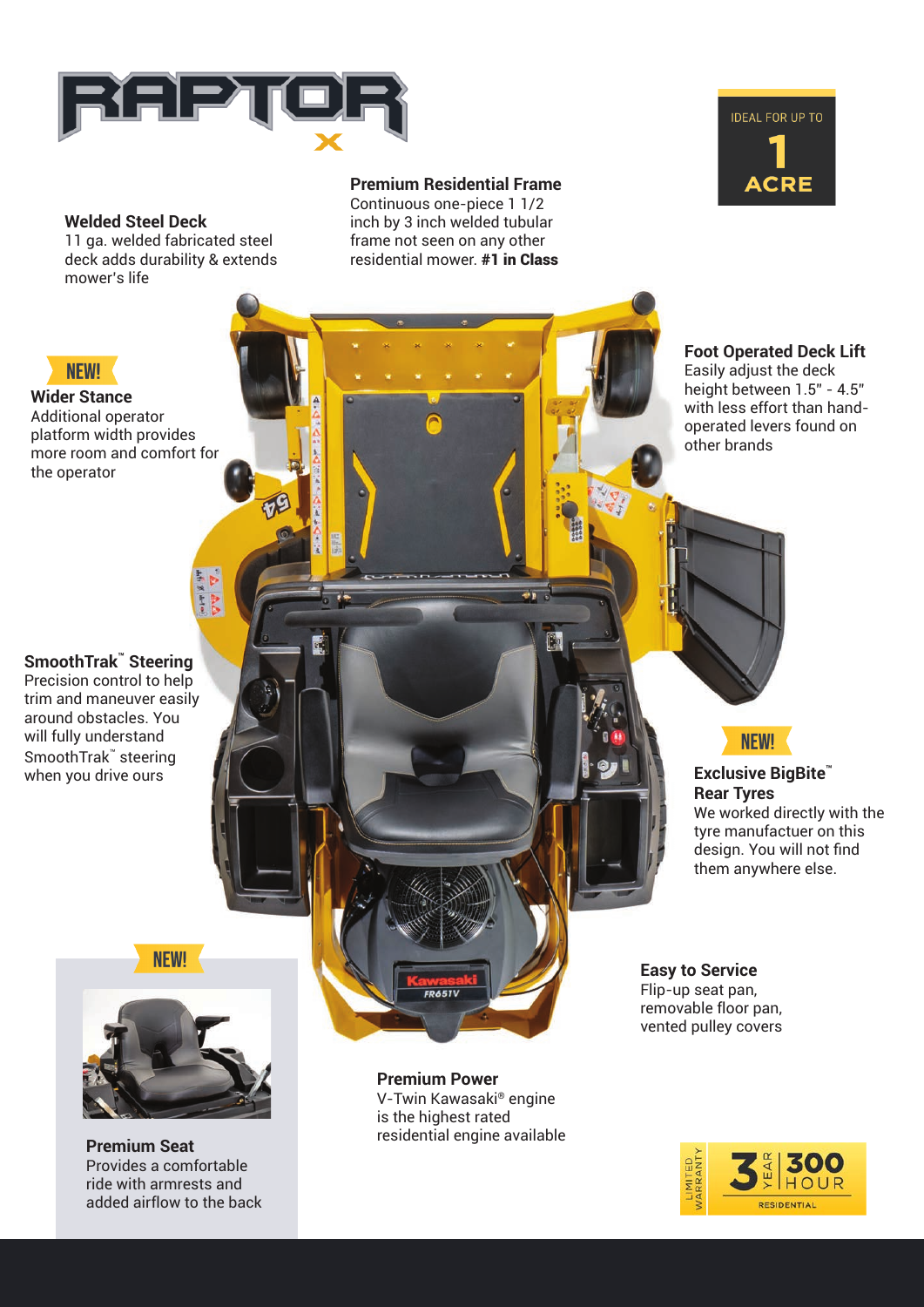







- **Mulch kit**
- **Grass bagger (non-powered 5.4 bushels)**
- **Steering lever extension kit**
- **FlexForks™**

# UPGRADES FOUND ON THE RAPTOR XD



- **Higher-back seat and added padding**
- **Larger Transmissions** Hydro-Gear® ZT2800
- **Larger 20" BigBite™ drive tyres**
- **Heavier deck**
- **Deck travel latch**